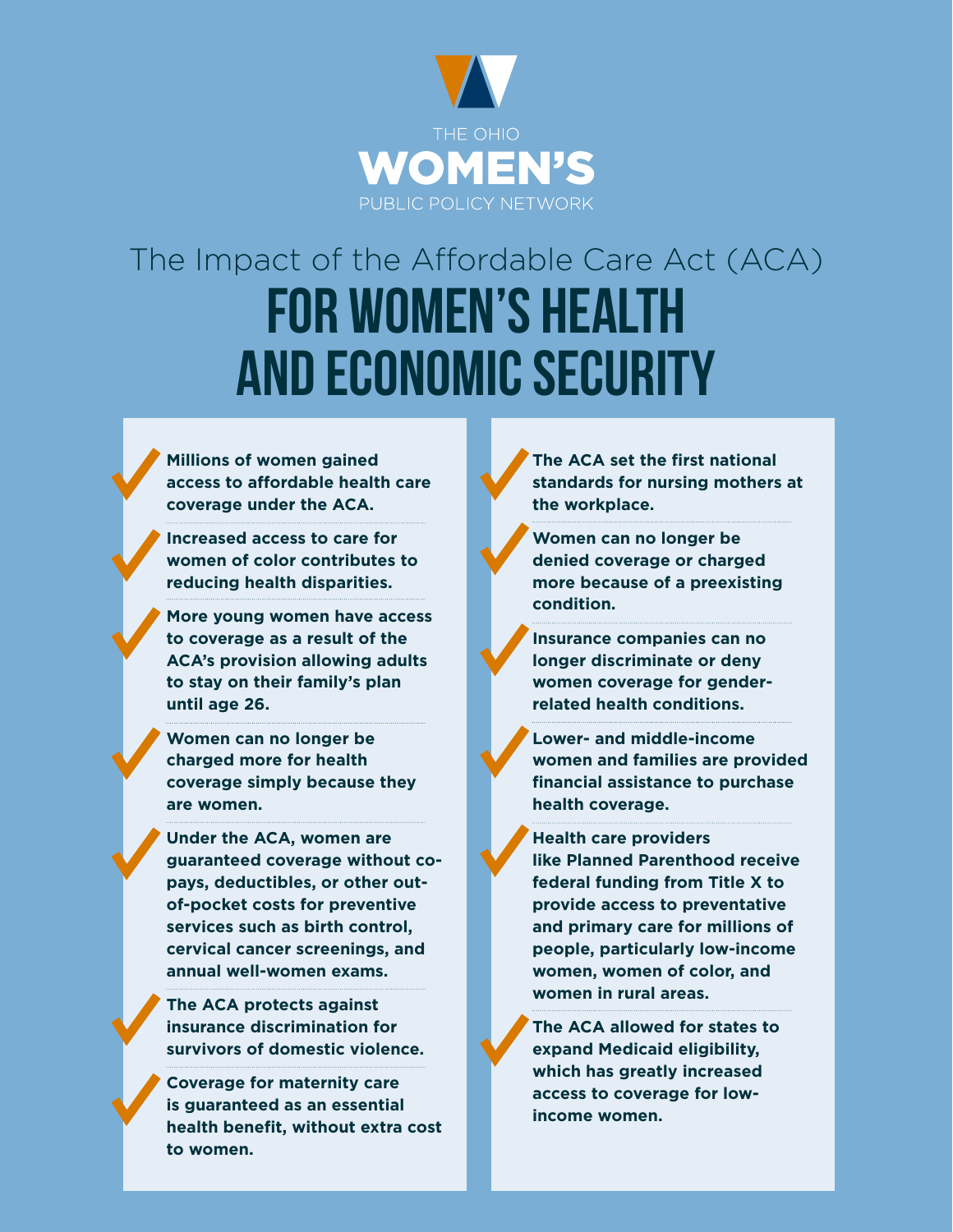## **THE IMPACT OF THE AFFORDABLE CARE ACT (ACA) FOR WOMEN'S HEALTH AND ECONOMIC SECURITY**

The Affordable Care Act (ACA) has led to groundbreaking improvements in health care for women; contributing to their increased economic potential as women's health and well-being is directly tied to their educational attainment and workforce participation.

Efforts to repeal or weaken the ACA would jeopardize the health care coverage of nearly 1 million Ohioans, and women would be disproportionately hurt by the loss of key provisions of the law. Without the ACA, women stand to lose access to affordable health care coverage and vital services for reproductive, preventative, and primary health.

The federal law has made health care affordable for many lower- and middle- income women and their families, and has provided protections from sex discrimination women faced regularly with health care in pricing, coverage, and access to care.

# **The ACA has led to groundbreaking improvements in health care access and affordability for women, contributing to increased economic productivity. Under the ACA:**

**Millions of women gained access to affordable health care coverage under the ACA as a result of expanded Medicaid coverage and subsidies to purchase coverage for those without insurance through an employer.** In 2016, 6.8 million women and girls enrolled in coverage during the open enrollment period through the Health Insurance Marketplace. Between 2010 and 2014, the percentage of women of color reporting no usual source of health care significantly decreased; dropping by nearly 30 percent for Black women and almost 25 percent for Latinas.

**Increased access to care for women of color contributes to the reduction of racial health disparities.**  Women of color are more likely to be uninsured, yet they experience disproportionally higher rates of diabetes, obesity, and reproductive health care disparities. With increased coverage rates under the ACA, women of color have greater access to services to treat these health care needs, as well as greater access to critical preventative care services. In addition, the ACA created data-collection standards to better understand health disparities, and allocate resources more efficiently. Under the ACA, there are incentives now in place to increase racial and ethnic diversity among the health care workforce and provide medical professionals with opportunities to receive cultural competency training.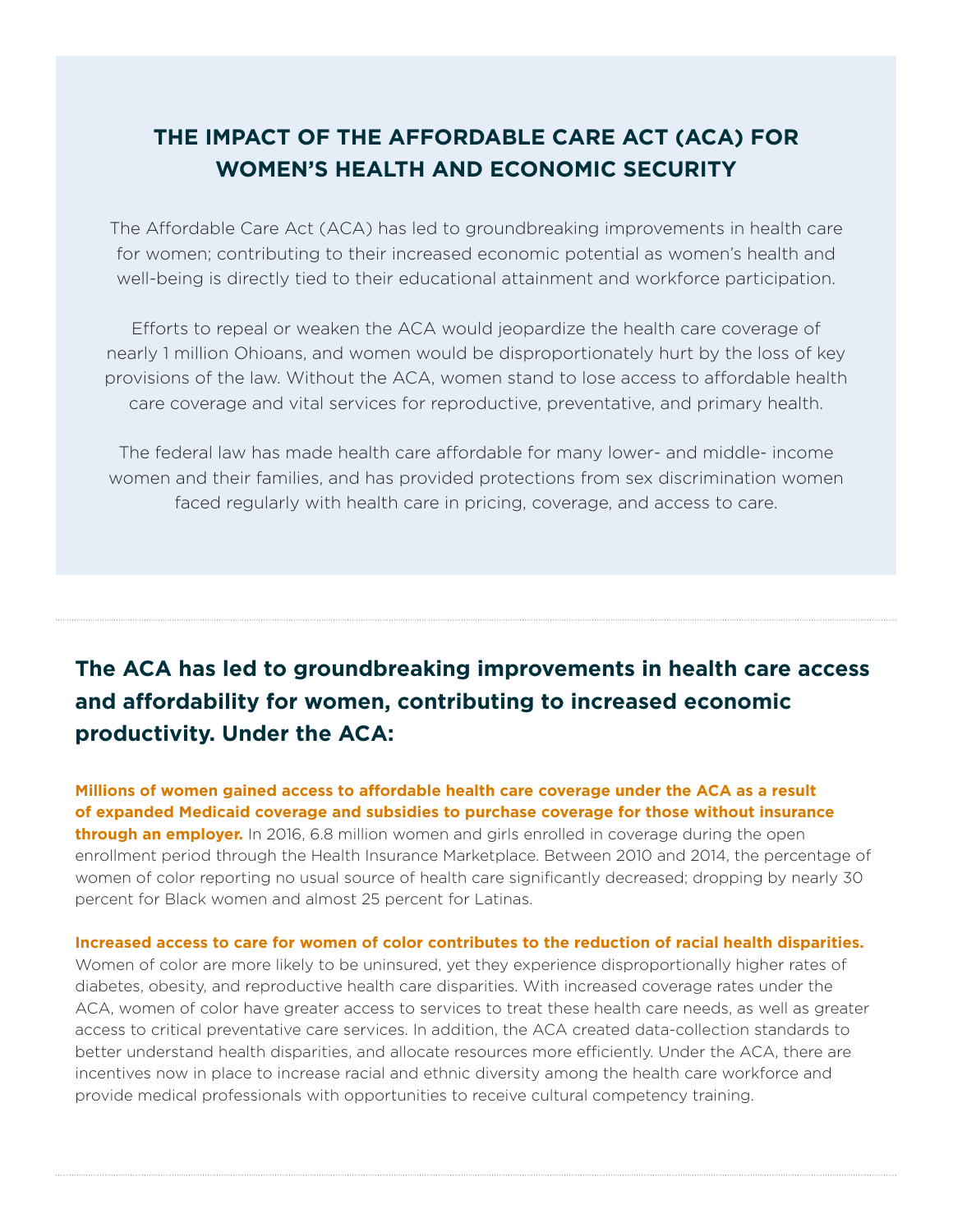**More young women have been able to access coverage.** Under the ACA, young adults are able to stay on their parents' health plans until the age of 26, allowing for young women to gain access to coverage for primary care services and reproductive health services. According to the US Department of Health and Human Services, an estimated 81,000 young Ohioans have benefited from this provision.

**Women can no longer be charged more for health coverage simply because they are women.** Prior to the ACA, women were routinely charged as much as 50 percent more for the same coverage simply for being a woman. Now, under the ACA, there are protections against gender-based discrimination in health coverage.

**Under the ACA, women are guaranteed coverage without co-pays, deductibles, or other out-ofpocket costs for preventive services such as birth control, cervical cancer screenings, and annual well-women exams.** According to federal officials, an estimated 55.6 million women with private insurance are able to access contraception, mammograms, Pap smears, cervical cancer screenings, and other essential preventive services without cost-sharing.

**The ACA protects against insurance discrimination for survivors of domestic violence.** The ACA created reforms that prohibit insurance discrimination against survivors of domestic violence. The preventive health services that insurance plans must offer without co-pays includes screening and brief counseling for domestic violence.

**Coverage for maternity care is guaranteed as an essential health benefit, without extra cost to women.** Before the ACA, many health insurance plans did not cover maternity care or they required women to pay more out-of-pocket for the additional coverage. What's more, pregnancy could be considered a pre-existing condition, meaning women could be denied coverage for maternity care. Additionally, under the ACA, insurance plans can no longer require women seeking OB/GYN care to receive pre-authorization or a referral for the care, which saves women both time and money.

**The ACA set the first national standard for nursing mothers at the workplace.** Under the ACA, employers are required to provide enough break time and a place for nursing mothers to pump at work. Unfortunately, this provision has not been well enforced, and has been violated by employers. The ACA also requires most insurance plans to cover breastfeeding counseling support and equipment for women with no co-sharing.

#### **Women can no longer be denied coverage or charged more because of a pre-existing condition.**

Before the ACA, women with pre-existing conditions like diabetes or cancer were routinely denied coverage. Insurance plans that denied coverage for these so-called pre-existing conditions sometimes included Cesarean sections, pregnancy, domestic violence, and sexual assault in this category. Under the ACA, as many as 65 million women with pre-existing conditions no longer experience discrimination when enrolling in coverage.

**Insurance companies can no longer discriminate or deny women coverage for gender-related health conditions.** Insurance plans can no longer deny coverage or charge excessively high premiums to cover gender-related conditions, such as breast cancer or heart disease. The ACA prohibits sex discrimination in federal health programs, health programs that are receiving federal funding, and any programs created by the ACA.